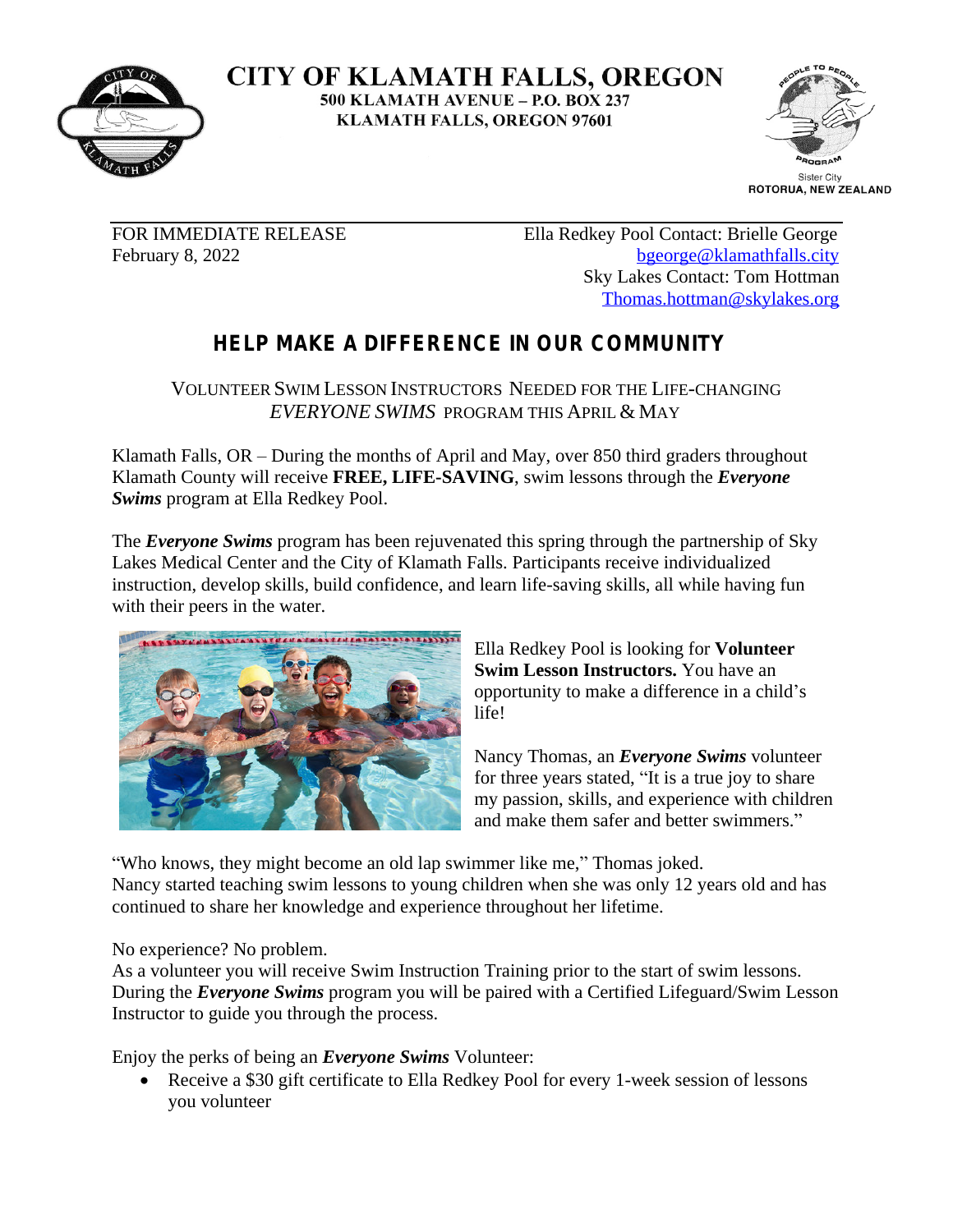- FREE Ella Redkey Pool t-shirt
- Spend time outdoors enjoying the warm, geothermally heated Pool
- Most importantly, become a mentor and have a positive impact on the youth in our community

## *Everyone Swims* **Schedule**:

- 6 weeks of lessons: Monday, April 11 Thursday, May 19
- Lessons are held 4 days per week: Monday through Thursday
- Morning & Afternoon session options: 8:30am – 11:15am and/or 12pm – 2:30pm

Volunteer as much or as little as you'd like. All help is appreciated. All volunteers are required to pass a background check.



As you register, you will be able to select the week(s) you'd like to volunteer along with the morning and/or afternoon timeslot.

## Register Online TODAY!

- Visit EllaRedkeyPool.com
- Select "Online Registration / My Account"
- Create an account
- Select the **orange** "Volunteer Opportunities" tab
- Scroll to the bottom to and click the **green** "Add to Cart" button
- Follow prompts and select the weeks you would like to volunteer

Mark your calendars for the Swim Lesson Instructor Training Session.

Saturday, April 2:  $11:30$ am  $-4:30$ pm

Thank you for donating your time, energy, and enthusiasm in our efforts to make all third-grade students throughout Klamath County water safe.

For more information on the *Everyone Swims* program please visit, ellaredkeypool.com or email ellaredkeypool@klamathfalls.city.

*Everyone Swims* is subject to change dependent on Covid-19 precaution requirements and recommendations.

###

*Sky Lakes Medical Center Sky Lakes Medical Center is a not-for-profit, community-owned, internationally accredited acute-care teaching hospital dedicated to the people it serves. It is licensed for 176 beds and offers a full range of inpatient and outpatient services, a home health agency, a primary care clinic, and a variety of specialty physician clinics. The Sky Lakes family*